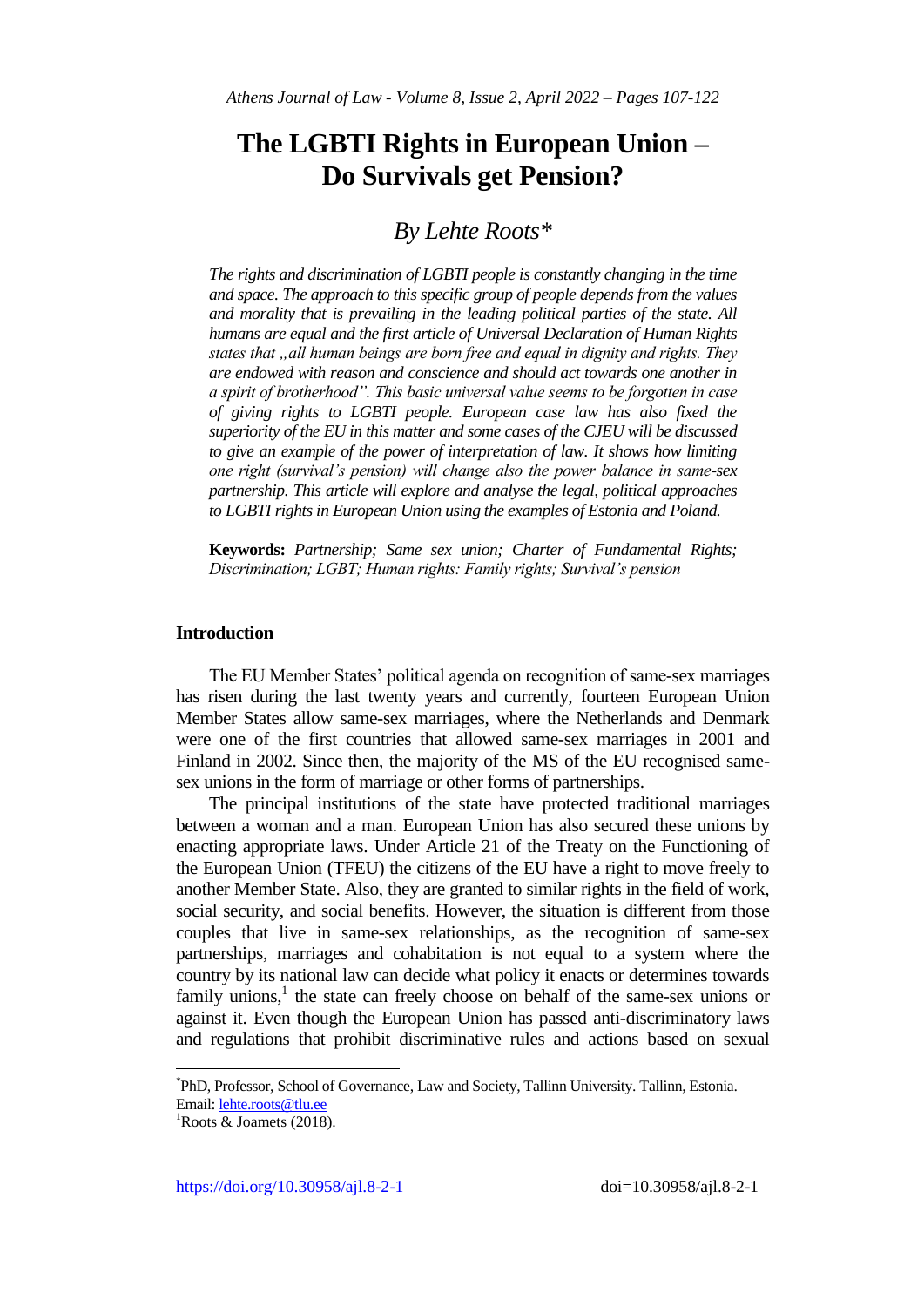orientation, it has not entirely removed the inequalities that same-sex couples face. Diversity of family laws cause legal conflicts in case of cross border relationships.<sup>2</sup>

The Employment Equality Framework Directive (Council Directive 2000/78/ EC) that has been implemented by all the Member States has ensured the basic protection for individuals that are living in same-sex partnerships and marriages. It is Article 2 that explains the concept of discrimination Article 2 a states that "direct discrimination shall be taken to occur where one person is treated less favourably than another is, has been or would be treated in a comparable situation, on any of the grounds referred in the directive". According to Article 2b indirect discrimination shall be taken to occur where an apparently neutral provision, criterion or practice would put persons having a particular religion or belief, a particular disability, a particular age, or a particular sexual orientation at a particular disadvantage compared with other persons.

However, similar protection does not cover other areas that are important for the EU citizens that reside in another Member State due to their civil status. Furthermore, same-sex couples have encountered discrimination based on their sexual orientation in the field of social security, more precisely, on the survivor's pensions, where the surviving spouse may claim survivor's pensions after their spouse has died. Even though the benefits, and the right to receive those benefits, differentiate from one country to another, the discrimination has been in place in those situations where same-sex unions have been considered to be equal with heterosexual unions. Therefore, such treatment based on the sexual orientation of the individuals can potentially hinder the free movement within the European Union.

The chapter investigates the problems that same sex couples face with equal treatment. The following article will examine and compare the legislation of Estonia and Poland by covering three main groups of same-sex unions, which are marriage, registered partnership and cohabitation.

Specific issue regarding the grants of survivor's pensions to same-sex couples is used as an illustration of the realistic discriminatory problem that needs a solution. The contemporary legislation of the European Union will be taken into account by analysing the responses of the European Courts.

## **The Role of European Union in attitude formation of the pro-LGBT**

In 2004, the European Union (EU) had its biggest enlargement that added eight Eastern-European countries (including Estonia, Poland), and two Mediterranean countries to the union. This was a strategically important enlargement as seven countries out of ten were formerly either member-or satellite states of the USSR. The enlargement was important to prevent Eastern bloc countries from further Russian influence. The European Union has a vastly different stance on the acceptance of sexual minorities than the Soviet Union. The EU operates on the principles that all people in its member states should be treated

1

 $2$ Joamets & Roots (2015).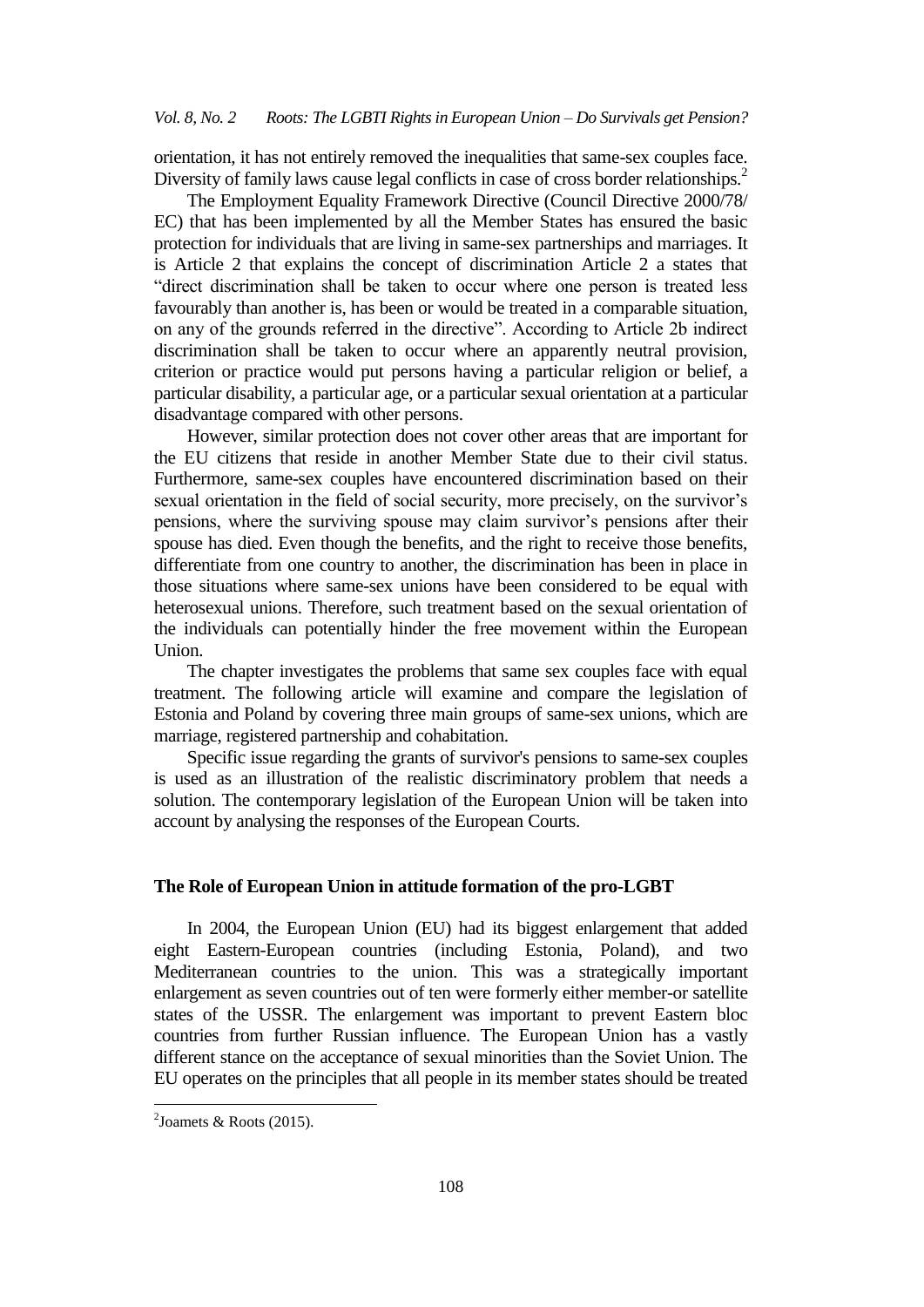fairly and equally, including the treatment of sexual minorities. EU promotes equal rights among their member states, but Kollman points out that the EU lacks an enforcement method in the member states, even though they can use soft measures to slightly guide national policy outcomes.<sup>3</sup>

Apparently, the EU has more power among the applicant states than it does among member states. According to Pelz the EU is highly successful in enacting policy changes during the accession period through conditionality.<sup>4</sup> For example, Pelz found that in Montenegro and Serbia (both applicant countries) the pro-LGBT anti-discrimination legislation was passed quickly and smoothly even though the public view is predominantly against sexual minorities.<sup>5</sup> This creates the image that political elites simply pass laws in order to gain fast access to the EU. The Estonian Parliament prohibited discrimination of sexual minorities in the workplace in 2004. However, LaSala, who carried out interviews with homosexual participants for his empirical research, found that this was also only done under the pressure of fulfilling the European Union accession criteria<sup>6</sup>. However, once a country is part of the EU such as Estonia and Hungary, the success rate of the EU conditionality drops dramatically. Therefore, the theory of Europeanisation becomes increasingly important as it gives insight into the "enforcement of supranational rules in domestic contexts $17$  which in this case is the method the EU can use to promote LGBT rights in member states.

The soft measures which the EU uses in member states to promote LGBT rights are aimed to bring about more tolerance and acceptance. For example, ILGA-Europe (2014) found that the EU finances and uses various social campaigns to raise awareness, and cooperates with local pressure groups that stand for LGBT rights. Pelz also introduced the concept of social learning which can influence domestic policy makers by "repeated interactions with EU institutions $8$  to persuade the policy makers into the specific goal.<sup>9</sup> However, Kollman pointed out that the Europeanisation theory is flawed as the acceptance of supranational policies through social learning still depends on the local politicians" willingness to accept foreign lobbying efforts.<sup>10</sup>

The first country to accept the Registered Partnership Act in Europe was Denmark in 1989. By 2015, 18 European countries have implemented the legislation, however only two countries have been ex-Soviet satellite states (Czech Republic in 2005 and Hungary in 2009) and one has been ex-Soviet member state (Estonia in 2016) Poland has not adopted relevant legislation. In fact there is still lot of resistance to accept the rights of LGBT in Poland.<sup>11</sup>

 ${}^{3}$ Kollmann (2009).

<sup>4</sup> Pelz (2014).

<sup>5</sup> Pelz (2014).

 ${}^{6}$ LaSala (2011).

 $7$ Pelz (2014) at 4.

 ${}^{8}$ Pelz (2014) at 4.

 $^{9}$ Pelz (2014).

 $10$ Kollmann (2009).

 $11$ Reid (2021).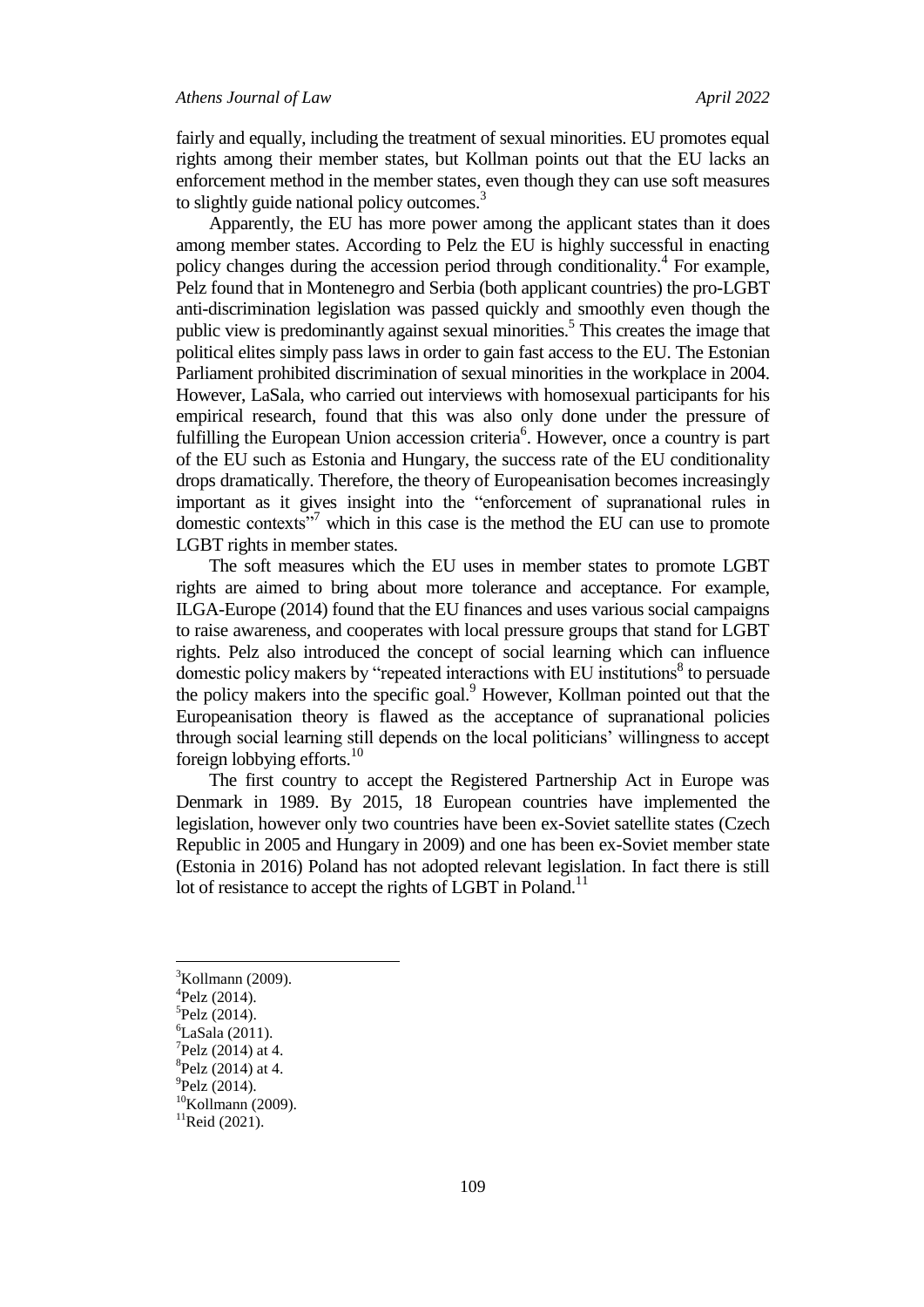Marriage and adoption rights have been granted in many other EU countries. Representatives of sexual minorities agree that state-level acceptance and protection have made significant improvements to their lives.

### **Rules in European Union**

#### *Fundamental Freedoms of Same-sex Couples in the Treaty*

The Treaty of Lisbon was ratified by the Member States on 13 December 2007 and entered into force on 1 December  $2009$ .<sup>12</sup> It amends the previous legislation of the EU and promotes efficiency, progress and democratic legitimacy.<sup>13</sup> Its core values lay on the respect to human rights on the broad spectrum.<sup>14</sup> The respect for equality, freedom and human dignity applies to all people including those who belong to minorities. These core values should also reflect the values of the Member States of the EU. According to Article 49 TEU, the Member State should respect and accept the values in order to become a member of the EU. Furthermore, other essential provisions reflect the values of the European Union. According to Article 3(3), there is a general obligation for the EU to combat social exclusion and promote social justice.

Article 10 of the TFEU determines that the EU should adopt policies and activities to combat discrimination based on sexual orientation. Regarding the competence of the EU, Article 19(1) of the TFEU lays down that "Without prejudice to the other provisions of the Treaties and within the limits of the powers conferred by them upon the Union, the Council, acting unanimously in accordance with a special legislative procedure and after obtaining the consent of the European Parliament, may take appropriate action to combat discrimination based on sex, racial or ethnic origin, religion or belief, disability, age or sexual orientation."<sup>15</sup> As regards to equal treatment, Article 9 of the TEU determines that "In all its activities, the Union shall observe the principle of equality of its citizens, who shall receive equal attention from its institutions, bodies, offices and agencies".

All these provisions promote and support social justice and provides the possibility for further development. In the case of unequal treatment and discrimination in the Member States, the EU is obliged to amend rules in order to combat those injustices.<sup>16</sup>

Furthermore, the concept of free movement of persons within EU contains the prohibition of discrimination based on nationality, and every citizen of the EU are entitled to exercise their fundamental rights and freedoms.<sup>17</sup> They are also entitled to social benefits, social security and other important cultural rights in another

 $12$ Roots (2009); Bonde (2009).

 $13$ Piris & Merkel (2017) at 48.

<sup>&</sup>lt;sup>14</sup>Piris & Merkel (2017) at 48.

 $15$ TEFU art 19

<sup>&</sup>lt;sup>16</sup>Ashiagbor, Countouris & Lianos (2012) at 137-138.

<sup>17</sup>Weatherill (2016) at 376.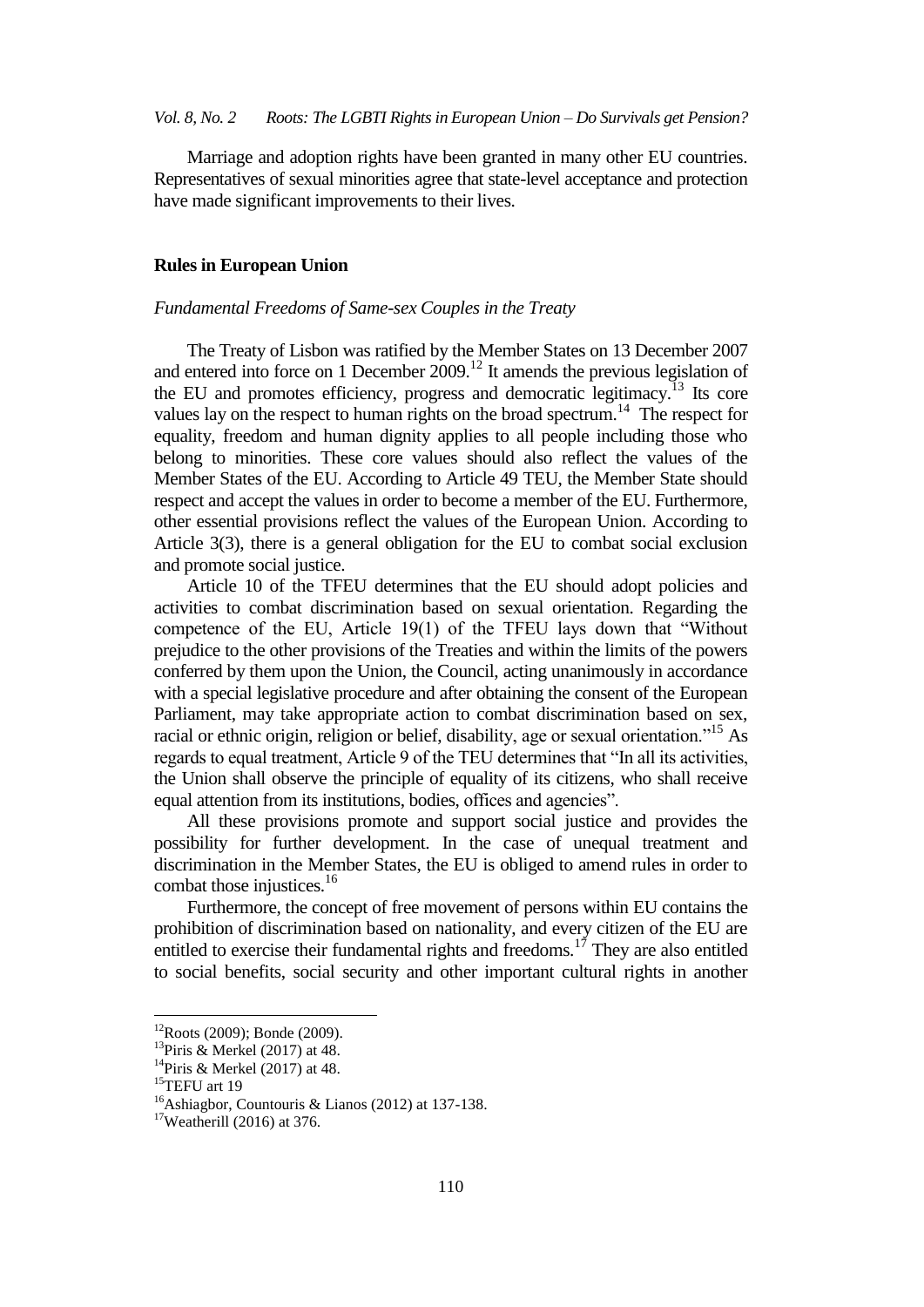Member State.<sup>18</sup> Numerous treaties and directives, where the latest, the Treaty of Lisbon, includes Treaty on European Union (TEU) and the Treaty on the Functioning of the European Union (TFEU), The EU Charter of Fundamental Rights and European Convention of Human Rights have guaranteed the abovementioned rights. In addition to nationality, discrimination based on sex, race, ethnic origin, sexual orientation, religion or belief is also prohibited and is accompanied by various EU directives. Declaration on the Elimination of All Forms of Intolerance and of Discrimination Based on Religion or Belief (1981) Art. 3 provides that "discrimination between human beings on rounds of religion or belief constitutes an affront to human dignity and a disavowal of the principles of the Charter of the United Nations, and shall be condemned as a violation of the human rights and fundamental freedoms proclaimed in the UDHR and enunciated in detail in the International Covenants on Human Rights, and as an obstacle to friendly and peaceful relations between nations".<sup>19</sup>

## *Fundamental Freedoms of Same-sex Couples under the Charter of Fundamental Rights*

Although the Charter of Fundamental Rights came into force in 2000, it, however, became fully legally binding only on 1 December 2009, when the Charter was incorporated into the Treaty of Lisbon and gave it the same status as European Union Treaties. With this change the European Union has positioned principles of human rights as one of the EU's most fundamental values<sup>20</sup> Furthermore, the above mentioned facts are affirmed by Article 6(1) of the TEU, where "The Union recognises the rights, freedoms and principles set out in the Charter of Fundamental Rights of the European Union of 7 December 2000, as adapted at Strasbourg, on 12 December 2007, which shall have the same legal value as the Treaties."<sup>21</sup>

Respectively, Article 6(3) of the Charter lays down that "fundamental rights, as guaranteed by the European Convention for the Protection of Human Rights and Fundamental Freedoms and as they result from the constitutional traditions common to the Member States, shall constitute general principles of the Union's law."<sup>22</sup> Therefore, the EU law places fundamental rights as general principles of the EU law, and the Member States should give them full effect by the national courts, and ensure that the national legal provisions are compatible with the principles. One of the most essential principles of the Charter of Rights is nondiscrimination. Article 21 of the Charter of Rights states that: "any discrimination based on any ground such as sex, race, colour, ethnic or social origin, genetic features, language, religion or belief, political or any other opinion, membership of a national minority, property, birth, disability, age or sexual orientation shall be prohibited."<sup>23</sup> Therefore, there is a clear reference for forbidding discrimination

 $18$ Meenan (2007).

<sup>&</sup>lt;sup>19</sup>Declaration on the Elimination of All Forms of Intolerance and of Discrimination Based on Religion or Belief (1981), Art. 3.

<sup>20</sup>Peers, Hervey, Kenner & Ward (2014).

<sup>&</sup>lt;sup>21</sup>TEU at Art.  $6(1)$ .

 $^{22}$ Charter of Fundamental Rights, Art. 6(3)

<sup>&</sup>lt;sup>23</sup>The Charter of Fundamental Rights, at Art. 21.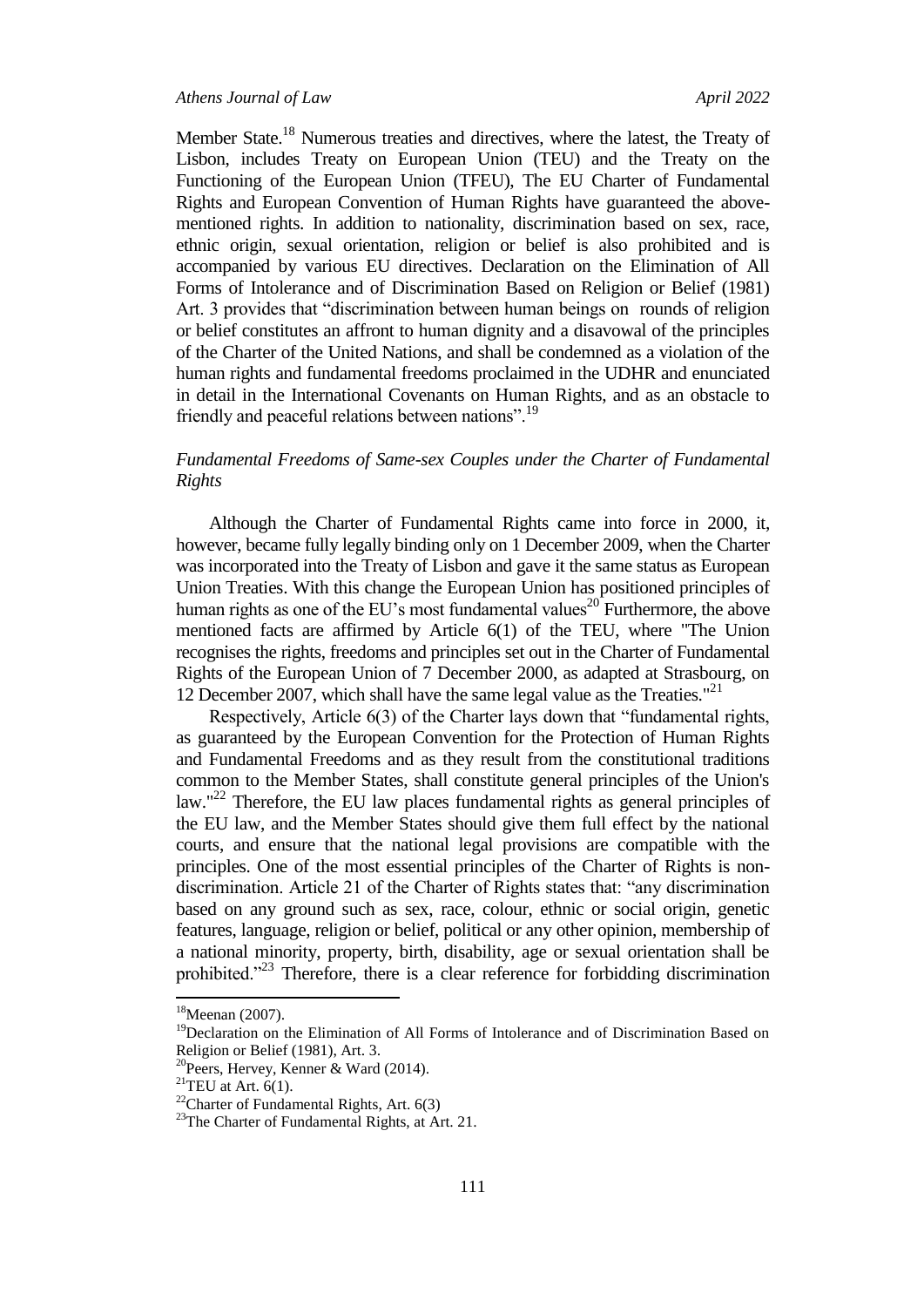based on sexual orientation, and this has been confirmed by the ECJ in the case between Accept Association and the Consiliul Naţional pentru Combaterea Discriminării.<sup>24</sup> In this case Mr Becali, a manager of the football club, excluded the possibility of hiring a homosexual footballer. The CNDC gave Mr Becali a warning on the grounds of giving harassing statements that had the purpose of violating the dignity of the player. The ECJ concluded that Mr Becali acted in possible violation of the Directive 2000/78/EC22 by directly discriminating the player.

As regards to the rights relating to marriage and founding a family, the Charter of Rights does not prohibit nor impose the rights in granting marriage rights to same-sex couples. It leaves the decision of family foundation and marriage rights to the Member States and their national legislation. However, under the decision rendered by the European Court of Human Rights, has been recognised that samesex couples that have concluded their marriage in their own Member State should receive some form of legal recognition, at least in the form of civil union. This has also been confirmed by the European Court of Human Rights.<sup>25</sup> In the case, three same-sex couples complained about the non-existing alternative to marry under the Italian law. The Court acknowledged the need for the legal recognition of same-sex relationships as the applicants could not enjoy and gain access to the rights that heterosexual couples enjoy. The Court stated, that the Italian State should ensure certain basic fundamental rights to the couples that are in a committed relationship, such as, mutual rights and obligations, including moral and material support, maintenance obligations and inheritance rights. By providing recognition and protection of the same-sex unions, the applicants would not impose a burden on Italian State.

As it is clear that the Treaty of Lisbon and the Charter of Rights are intertwined by virtue of Article 6 of the TEU, the EU law confers the legitimacy and obligatory application of the Charter of Fundamental Rights. The principle of nondiscrimination laid down in Article 21 of the Charter, discusses the antidiscriminatory treatment based on sexual orientation, whereas article 19 TFEU specifies that in case of discrimination based on sexual orientation, the EU should take appropriate action to combat the discrimination. The family members also include the same-sex spouses.

The Court of Justice of the European Union (CJEU) in the judgement *Relu*  Adrian Coman and others *v* Inspectoratul General pentru Imigrari and Others<sup>26</sup> has clarified it in its case law. In this case, same-sex partner Mr Hamilton and Mr Coman, who were legally married, wanted to move to Romania. Mr Hamilton applied for a residency permit based on Directive 2004/38/EC. However, he was denied a residency permit because he was not considered as a "spouse" according to the national law (Romanian law), which did not permit same-sex marriage or same-sex marriage that was entered in another state. In order to apply the EU law in a correct manner the Romanian Constitutional Court requested a preliminary ruling before ECJ. The court had to determine whether:

 $^{24}$ (C-81/12).

<sup>25</sup>*Oliari and others* v *Italy.*

 $^{26}$ (C-673/16)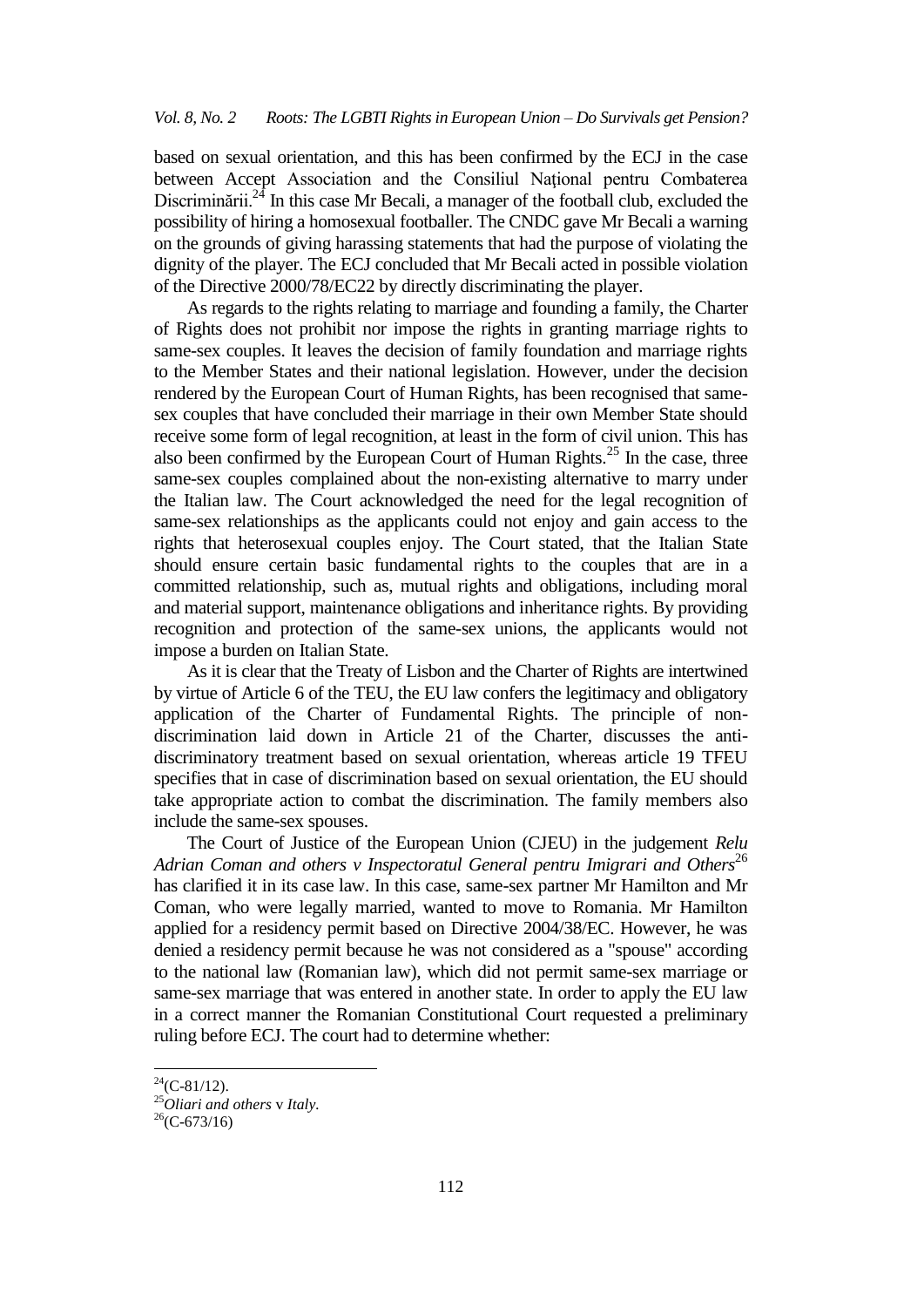- 1. "Spouse" in Article 2(2)(a) of Directive 2004/38/EC "includes the samesex spouse, from a State which is not a Member State of the European Union, of a citizen of the European Union to whom that citizen is lawfully married in accordance with the law of a Member State other than the host Member State"<sup>27</sup>.
- 2. If the spouse includes same-sex spouse, can the host State grant a residency permit.

The ECJ and Advocate General concluded in their opinions that the wording of Article 2(2)(a) is presented by a gender-neutral way when referring to marriage, and this leaves a room for further interpretation and intention not to limit further societal changes within the Member States. Furthermore, the Advocate General referred to Article 9 of the Charter of Rights and the European Convention on Human Rights and recalled the case law of the ECtHR on *Taddeucci and McCall* v I*taly*, where the Court ruled that the refusal to grant a residence permit on family grounds to an unmarried same-sex couple, consisted an unjustified discrimination based on sexual orientation. They also stated that Directive includes nondiscrimination clause, including same-sex couples as "a spouse".

Moreover, according to the ECJ and "established case law, the restriction on the right to freedom of movement for persons may be justified if it is based on objective public-interest considerations, and if it is proportionate to a legitimate objective pursued by the judgement law. However, in order to rely on the justification of public policy there should be a genuine and sufficiently serious threat to a fundamental interest of the society since derogation from a fundamental freedom must be interpreted strictly. Finally, "an obligation to recognise such marriages for the sole purpose of granting a derived right of residence to a thirdcountry national does not undermine the national identity or pose a threat to the public policy of the State concerned". Therefore, the concept "spouse" in Directive 2004/38/the EC should include spouse of the same sex. So the Court of Justice of European Union is clear about the treatment of same sex couples they should be treated equally with other couples. The court also stated that the same-sex spouse should be granted the residence permit for more than three months in the Member State so in this case the EU law prevails over the national law. This case had an impact on changing the legal landscape by promoting and recognising the samesex relationships within the EU.

Furthermore, European Court of Human Rights has also taken its stand on the protection of the family. In the practice of the ECtHR, the concept of family life includes unregistered cohabitation of a man and a woman as well as non-traditional families, such as cohabitation of homosexuals and transsexuals and their children born through the donation of sperm and artificial insemination or surrogacy of one of the partners. The Court has stated that the term "family life" in Article 8 of the ECHR does not only cover families based on marriage, but may also cover other *de facto* relationships. Several factors may be relevant in deciding whether a relationship constitutes family life, including whether the couple lives together, how long the relationship is between them, and whether they have expressed

 $^{27}$ Directive 2004/38/EC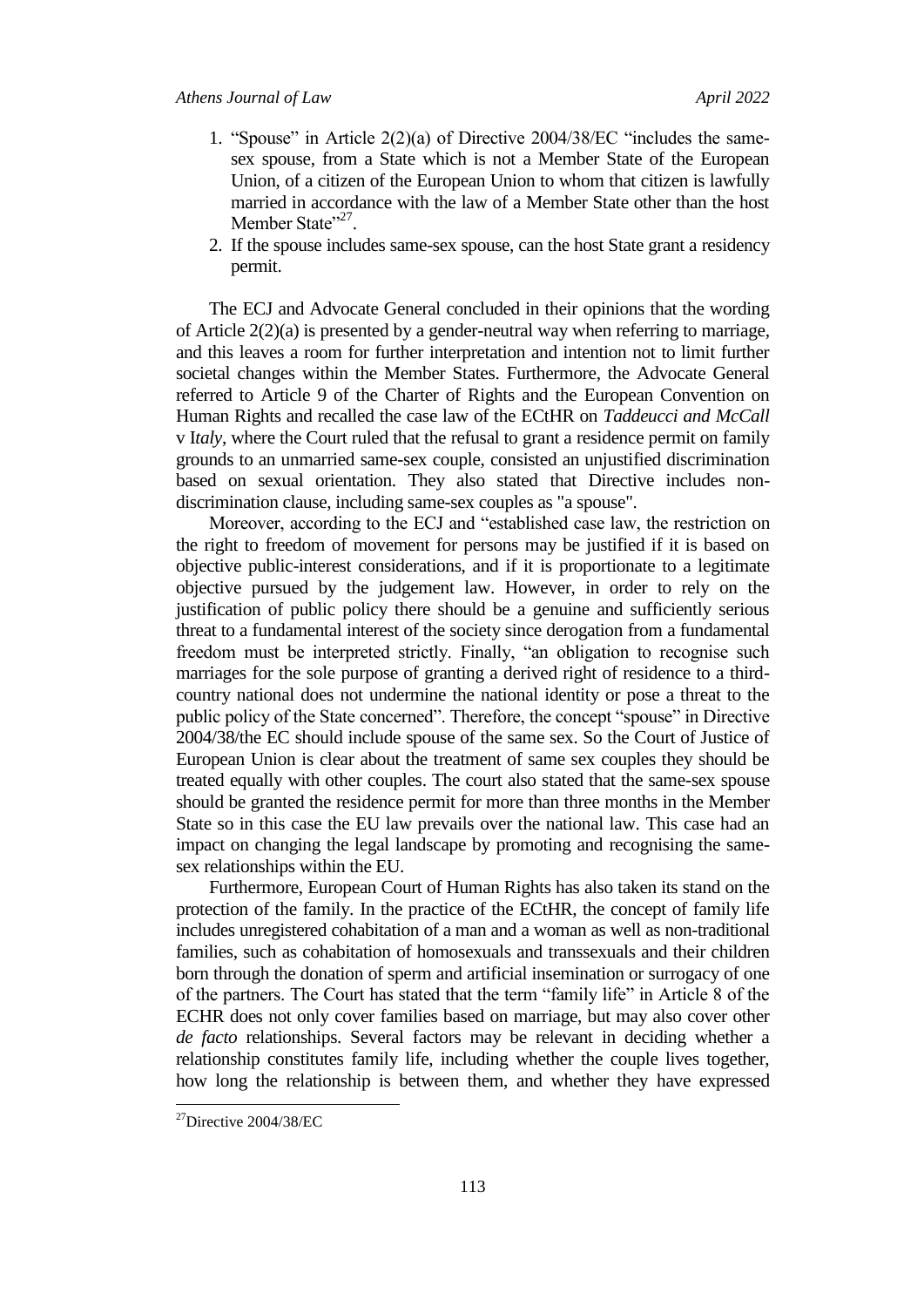commitment to each other when having children or "in any other way. "<sup>28</sup> At the same time, the ECtHR has limited family life to the concept of a "core family". Thus, the ECtHR has not recognised the relationship between an adult child and his or her parent as family life unless a relationship of dependence between them has been further established.<sup>29</sup> According to the case law of the Court of Justice, cohabitation is not always an obligatory feature of the family, eg in the case of a relationship between a child and a parent<sup>30</sup> or when persons are permanently committed to a relationship.<sup>31</sup> The Court also recognises family relationships within the meaning of Article 8 as links between close relatives.<sup>32</sup>

Whereas the ECtHR previously considered same-sex cohabitation rather to be protected as private life, since 2010 cohabitation has also been protected as family life in the practice of the ECtHR. The ECtHR saw no reason to consider cohabitation of heterosexuals to be family life, but cohabitation of same-sex couples to be purely private, as same-sex couples can similarly live together in a stable, committed relationship<sup>33</sup>. In these cases, the ECtHR assessed Article 8 in conjunction with Article 14, which prohibits unequal treatment.<sup>34</sup>

## **Rights of same Sex Couples in Estonia and Poland**

Family is an essential part of society and it is a reflection of societal norms and social morals. Currently societies are dominated by the heterosexual norms and has had impediments in recognising different family units.<sup>35</sup> The norms within societies are changing in time and become more liberal and also it has affected the same sex couples they have enjoyed the recognition their family rights but there are still inconsistencies to which level the countries offer the protection to their family.<sup>36</sup> As discussed before various human rights mechanisms promote same– sex relationships through marriage or other arrangements and the increasing numbers of states have followed the same paths by amending their legislation. This is the competence of the states that they can regulate the family law. The competence of the European Union in this matter is minor as it can act on behalf of its competence given by the Treaties.

To illustrate the problems that LGBT community faces it is important to look at the societies themselves and the historical background. The satellite states in Eastern Europe were officially sovereign, but in actuality the USSR had the political, economic and military control over these satellite states.

<sup>28</sup>*X, Y and Z* v *The United Kingdom*.

<sup>29</sup>*Slivenko* v *Latvia* at § 97; *Senchishak* v *Finland* at 54-55.

<sup>30</sup>*Boughanem* v *France*.

<sup>31</sup>*Vallianatos and oth* v *Greece*, at 49, 73; *Oliari and oth*. v *Italy* at 169.

<sup>32</sup>*Marckx* v *Belgium*.

<sup>33</sup>*Shalk and Kopf* v *Austria*; *Vallianatos and oth* v *Greece.*

<sup>34</sup>*Pajić* v *Croatia*; *Taddeucci and McCall* v *Italy*; *Orlandi and Oth* v *Italy*.

 $35H$ odson (2004).

<sup>36</sup>Lee (2010) at 17-18.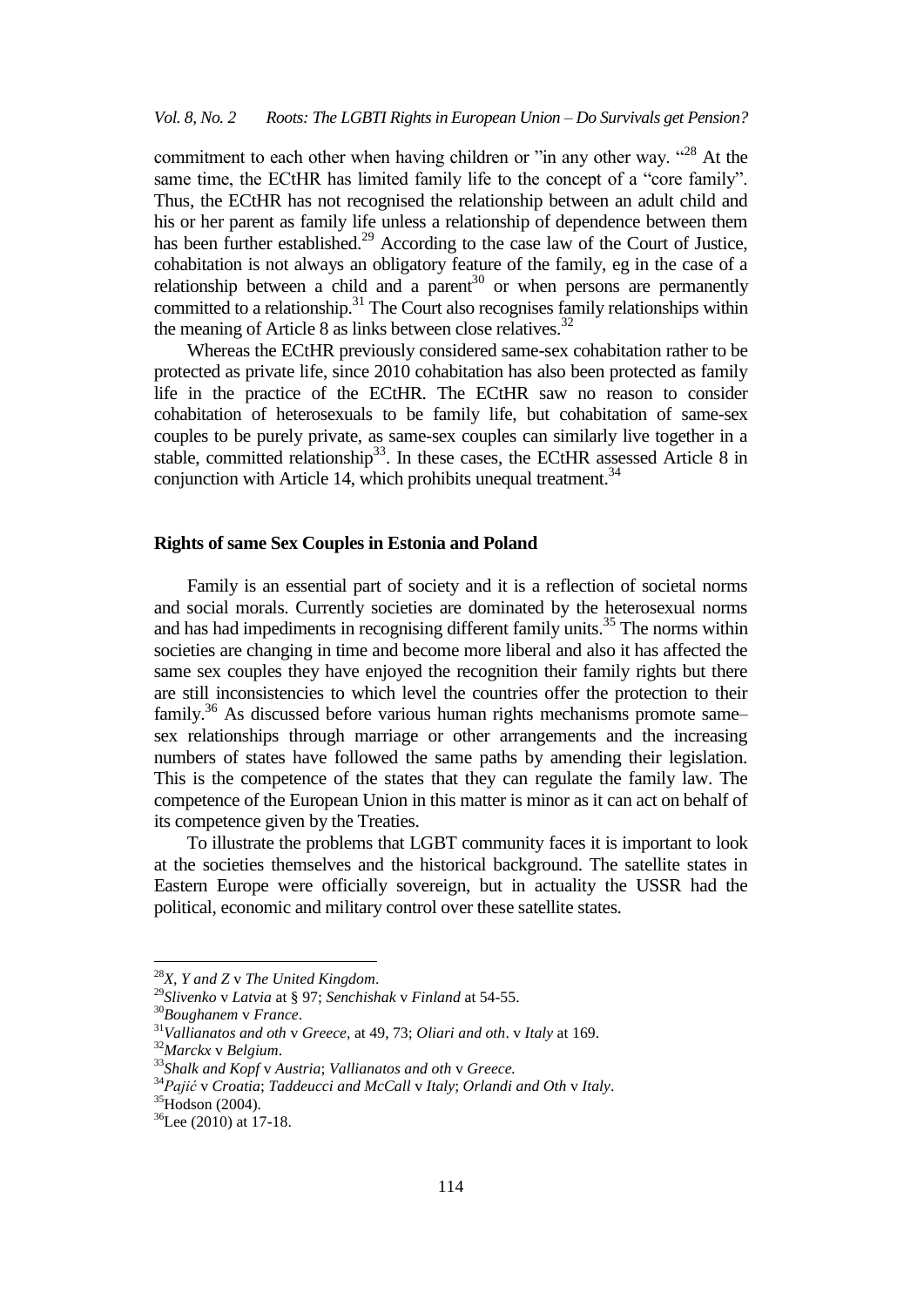Poland and Estonia are part of the East European countries built upon democratic values and promoting equality and freedom to its citizens. Religion in Poland is officially separated from the state but the society is highly influence by the Catholic Church. $37$  The concept of family unit is very traditional and it is confirmed by the Constitution of the Republic of Poland which was enforced on  $17<sup>th</sup>$  of October in 1997.<sup>38</sup> According to art 18 of the Constitution, marriage is a union between man and a woman therefor also Polish marital law sees the concept of marriage as a heterosexual union.<sup>39</sup> According to Takács, Dombos, Mészáros & Tóth religion is the most important factor in reference to tolerance towards sexual minorities.<sup>40</sup>

Estonian constitution art 27 states that the family is a foundation of the society and is under protection of the state. It sates also that "spouses have equal rights" but does not specify if the spouses have to be from opposite sex. More specific rules are written down in the Family Act.

As members of the European Union Poland and Estonia have to follow the Charter of Fundamental Rights of the European Union. Poland has acceded to Protocol no. 30 on the application of the Charter of Rights to Poland which gives a chance to opt out and can limit the application of the Charter. As EU law is supranational law the Charter should prevail over national legislation but according to the art 8 of the Constitution of Poland, the Constitution should be supreme law and the provisions should apply directly.<sup>41</sup>

Moreover, there has been argued whether the Protocol should be interpreted in the way that it should not contradict the moral values of the country. This applies then also to the provisions of family law and LGBT rights. $42$  As Noack and Cibanou write the Polish regions are not welcoming the EU rules. $43$ 

The concept of family unions in Estonia has changed from having only traditional marriages to decriminalising homosexuality and allowing registered partnerships.

There is still quite a big percentage of people (43%) who do not support the same sex attraction acceptable in Estonia.<sup>44</sup>

According to the 2021 survey for the first time, more than half of the respondents consider same-sex attraction completely or somewhat acceptable  $(53%)$ <sup>45</sup> This survey was conducted among the residents of Estonia and it is remarkable that acceptance has raised 12% compared to 2019. Estonian speaking population is more tolerant as 61% of those questioned accepted these relationships but only 38% of those who speak other languages agreed with this statement. It is an interesting phenomenon to study why the society is divided in this question on the basis of language knowledge.

 $37$ Slootmaeckers, Touguet & Vermeersch (2016) at 108.

<sup>38</sup>The Constitution of the Republic of Poland.

<sup>39</sup>Johnson (2015) at 64.

<sup>40</sup>Takács, Dombos, Mészáros & Tóth (2012).

<sup>&</sup>lt;sup>41</sup>The Constitution of the Republic of Poland, Art.8

 $42$ Kastelik-Smaza (2018) at 104

<sup>43</sup>Noack (2019); Ciobanu (2020).

<sup>44</sup>Estonian Human Rights Centre (2022).

<sup>&</sup>lt;sup>45</sup>Ibid.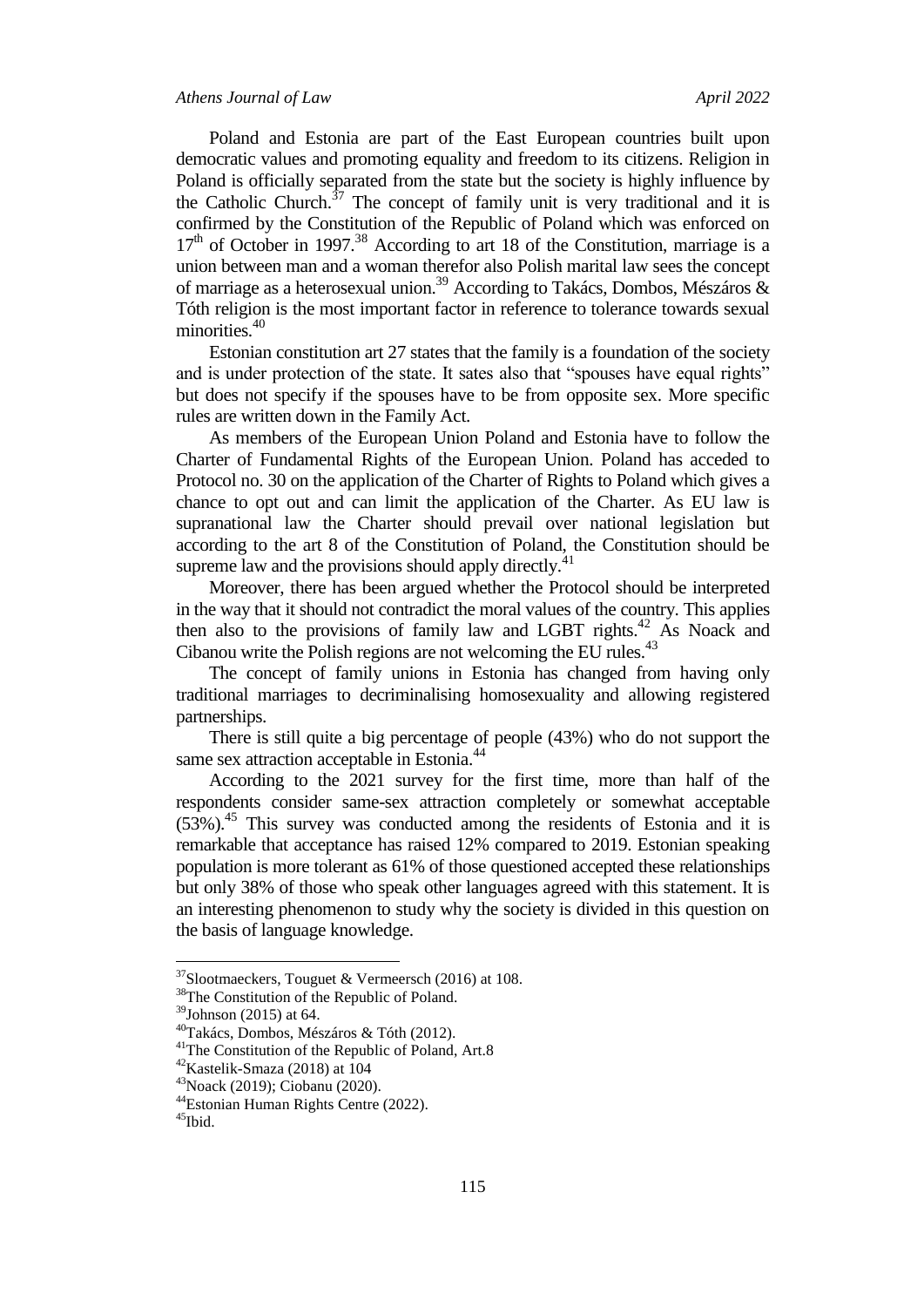42% of respondents consider same-sex attraction completely or somewhat unacceptable. Differences in attitudes are mostly related to age, native language and level of education. Respondents mostly regard same-sex attraction as unacceptable because they think that it is abnormal or unpleasant. Remarkably, according to the survey conducted by Turu-uuringute AS in 2012 "Society's attitude towards homosexuality as a whole is considered less tolerant than it really is<sup>346</sup>. This raises hope that there is increasing possibility to improve the legal norms too that would facilitate the rights of same sex couples.

Regarding the rights of LGBT 72% of Estonian speaking agreed that samesex partners should have the opportunity to officially register their partnership and 53% of Estonian speaking persons agreed that same-sex partners (gays and lesbians) should have the right to marry each other. There is more tolerance in Estonian society for registered partnership but less tolerance for the marriage.<sup>47</sup> It shows that the traditional conception of marriage is still strongly supporting the marriage between man and a woman. Article 26 of the Estonian constitution states that "Everyone has the right to the inviolability of private and family life. State agencies, municipalities and their officials shall not interfere with the family or private life of any person, except in the cases and pursuant to a procedure provided by a law to protect health, morals, public order, or the rights and freedoms of others, to prevent a criminal offence or to apprehend a criminal offender." Marriage is regulated in Estonian Family Law Act and it was passed  $18.11.2009<sup>48</sup>$ . According to this act art 1 a marriage in Estonia is contracted between a man and a woman and the basic principle is that the adults can get married.

In Poland the law governing the family came into force  $1964<sup>49</sup>$  According to art 1 of Family and Guardianship Code the marriage is concluded between a man and a woman. Polish law does not recognise the same-sex marriages and partnerships. Still the couples can cohabit although the official marriage and partnerships are not allowed. According to Article 115(11) of the Family and Guardianship Code, "A next of kin is a spouse, an ascendant, descendant, a brother or sister, relative by marriage in the same line or degree, a person being an adopted relation, as well as his spouse, and also a person actually living in cohabitation."<sup>50</sup> According to this provision persons can enjoy informal romantic relationships and live in the same household. Furthermore, discrimination is forbidden by the art 32 of the Polish Constitution.<sup>51</sup> In this comparison Estonia and Poland in the normative viewpoint are similar. But the government policy is different and depends a lot from the governing political party views.

 $46$ Turu uuringute AS, 2012.

 $47$ Ibid.

<sup>48</sup>RT I 2009, 60, 395

<sup>&</sup>lt;sup>49</sup>The Family and Guardianship Code 1964, Poland.

<sup>50</sup>The Penal Code Act of 6 June 1997

<sup>51</sup>Konstytucja Rzeczypospolitej Polskiej of 2 April 1997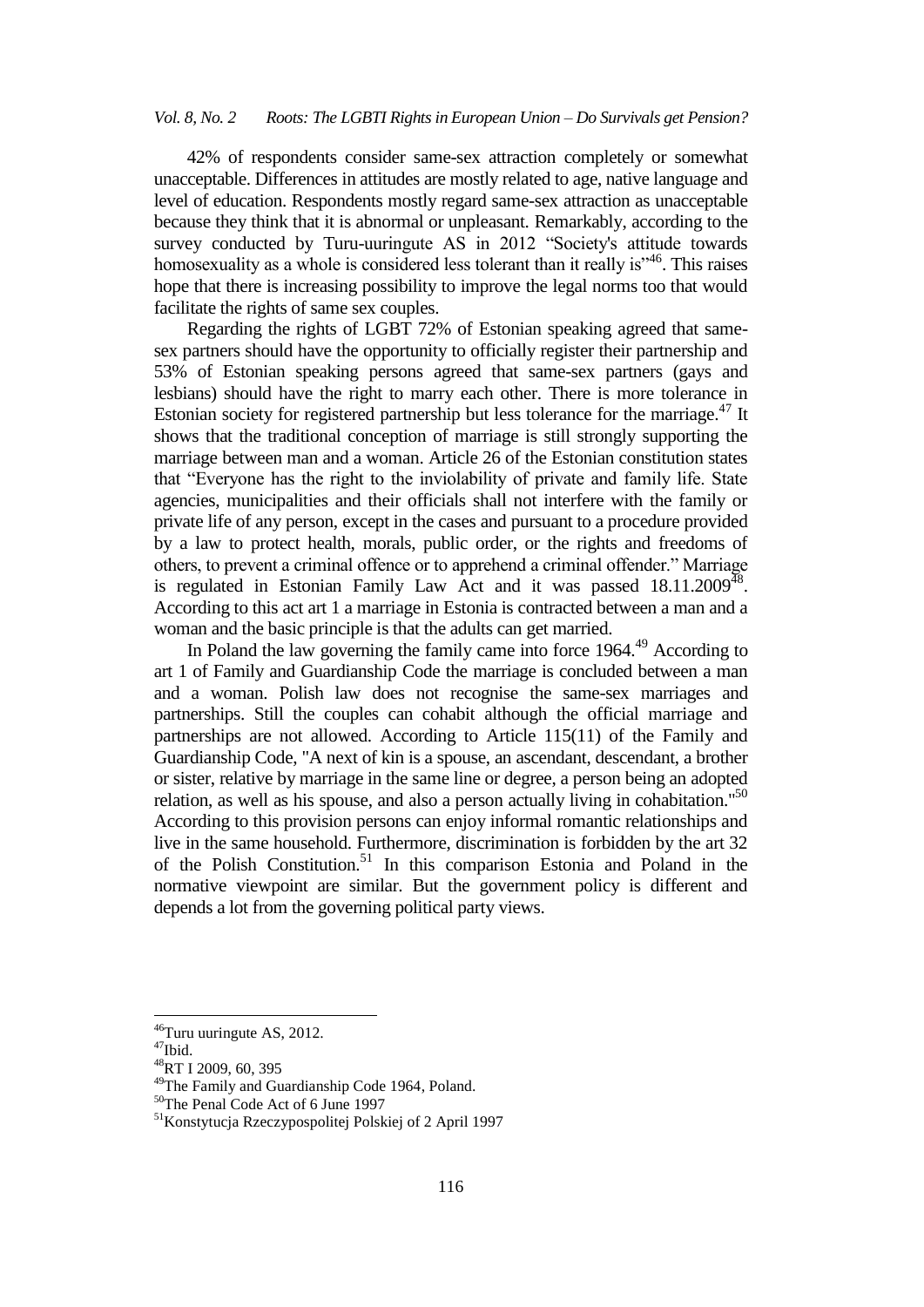#### **Survival's Pension as an Example of Unequal Treatment**

One field, where the unequal treatment of persons in legal marriages and cohabitation of same sex couples leads to discrimination, is the survivor"s pension which by the law cannot register their marriage and become legally spouses is the field of survivors' pension. Survivor's pension is the benefit that the survived spouse may be entitles after the other spouse has died. In Poland these pensions are regulated by the Act on Retirement Pension.<sup>52</sup> The pensions are granted to a survived spouse due to the deceased spouse's contributions paid into the pension scheme for a sufficient amount of time. $53$  In order to receive the survivor's benefits certain conditions should be met. The survived spouse should be 50 years old at the time of death of the deceased spouse.<sup>54</sup>

In Estonia Right to receive survivor's pension arrives upon the death of a provider, family members who were maintained by him or her have the right to receive a survivor's pension. The right of the provider's children, parents and the widow or widower to receive a survivor's pension does not depend on whether they were maintained by the provider or not.<sup>55</sup>

In both cases, the pensions are available to persons that have been married. However, since Poland and Estonia do not recognise same-sex unions, and the cohabitating partners have limited rights, the same-sex partners do not enjoy similar rights as the couples in heterosexual relationships.

CJEU has expressed its opinion in some cases like in *Tadao Maruko* v *Versorgungsanstalt der deutschen Bühnen*<sup>56</sup> case. In this case the applicant was Mr. Maruko who was homosexual and in registered partnership with the other man. His partner was a member of the German Theatrical Pension Fund (hereinafter, "the Pension Fund") and had contributed voluntarily to that institution during the periods when he was not obliged to be a member. After deaf of Mr. Maruko"s partner, Mr Maruko applied for the widower"s pension. The Pension fund rejected the application on the grounds that only spouses were entitled to such benefits. The decision was challenged in the Bavarian Administrative Court, Munich Germany. The main claim was that there is discrimination on the grounds of sexual orientation and that such treatment infringed the principle of equal treatment, since German legislature has positioned life partnership and marriage on the equal footing. The partners were equally committed to the lifetime union and they also accepted responsibilities towards each other. The Administrative Court referred 3 questions to the ECJ.

First the Court asked whether the Directive 2000/78 could be applied and can the survivor's pensions be regarded as "pay" within the meaning of Article  $3(1)(c)$ of the Directive. The Court identified by referring to the case law of the Court, that benefits payable to survivors come within the scope of the concept of "pay".

 $52$ Act on retirement pension schemes for workers and their families (Text No. 267). Dziennik Ustaw, 1982, Texte 267, ISN:POL-1982-L-10639

 $53$ Ibid

<sup>&</sup>lt;sup>54</sup>The Survivors' Pensions Act (No. 38 of 1969)

<sup>55</sup>Pensioniseadus §20 lg1.

<sup>56</sup>C-267/06.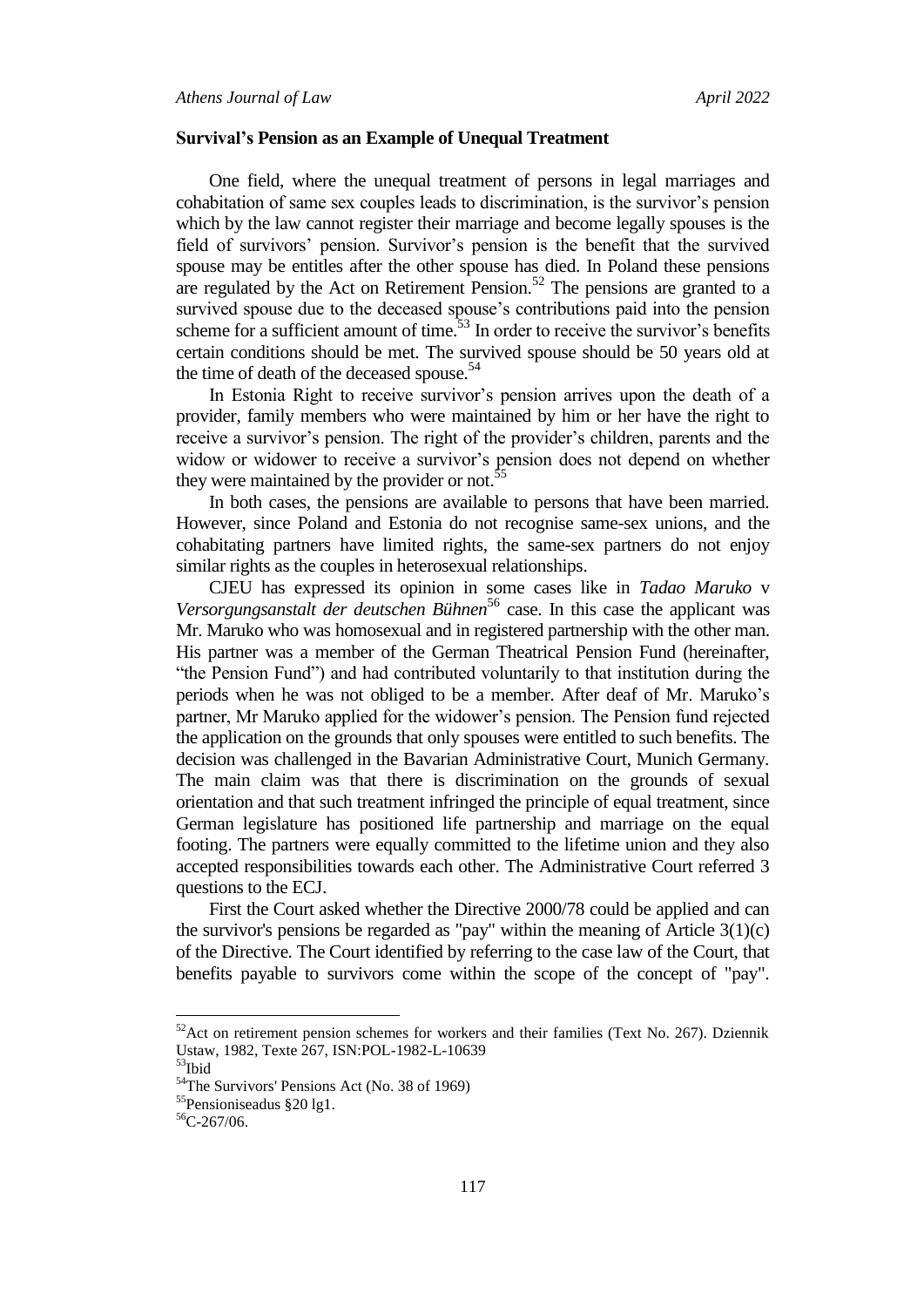Second the Court wanted to know, whether the provisions of Article 1 and Article 2(2)(a) of the Directive 2000/78 excludes provisions such as in the Pension Fund, under which a spouse that lived in life partnership, cannot receive survivor's benefits, equivalent to those offered to a surviving spouse. Answering this, the court concluded that there is discrimination and the case falls within the scope of Directive 2000/78. And thirdly they wanted to clarify if the combined provisions of Article 1 and 2(2)(a) of Directive 2000/78 excludes provisions such as presented in the Pensions Fund, is the discrimination on the grounds of sexual orientation permitted in the light of Recital 22 in the preamble to the Directive. According to the ECJ the widower's pensions should be classified as pay within the meaning of article 3(1)(c) of the Directive. To the next question, the Court ruled that, because the Directive's aim is to combat certain forms of discrimination in the field of employment, and when the situation of surviving life partner is comparable with that of a spouse, the denial of a survivor's benefit to life partners can be considered as direct discrimination within the meaning of articles 1 and  $2(2)(a)$  of the Directive. Regarding the third question and Recital 22 of the preamble to the directive, which states that "Directive is without prejudice to national laws on marital status and the benefits dependent thereon", the Court ruled the following: "The Court acknowledged that the civil status and its benefits fall within the competence of the Member States, but the decisions must still comply with the principle of non-discrimination. Therefore, the Recital 22 could not be taken into account."<sup>57</sup>

Another relevant case that needs to be taken into consideration is *Jürgen Römer* v *Freie und Hansestadt Hamburg*<sup>58</sup>, where Mr.Römer was previous employee enjoying his retirement. Since 1969, he has been living with his partner Mr Alwin Ulrich. In 1999, they registered their partnership in the City of Hamburg using the available registration scheme and in 2001, they entered into partnership. Mr Römer requested for higher amount of his supplementary retirement due to his change of his status. However, his request for higher amount was denied and the case was brought later on before the ECJ for interpretation of Directive 2000/78. In this case the Court decided that same-sex couples should have equal access to pensions in the same way as heterosexuals under the Directive. The Court ruled that "if a member state has a registered partnership putting same-sex couples into a legal position comparable to married couples, exclusion from marriage benefits constitutes direct discrimination".<sup>59</sup>

## **Conclusion**

The research shows that the family law in general is still mainly regulated by the EU member states and there is little coordination between the states regarding rights of the same sex couples. There is still a strong need to create common rules

<sup>&</sup>lt;sup>57</sup>Ibid

<sup>58</sup>C-147/08. 59<sub>Ibid</sub>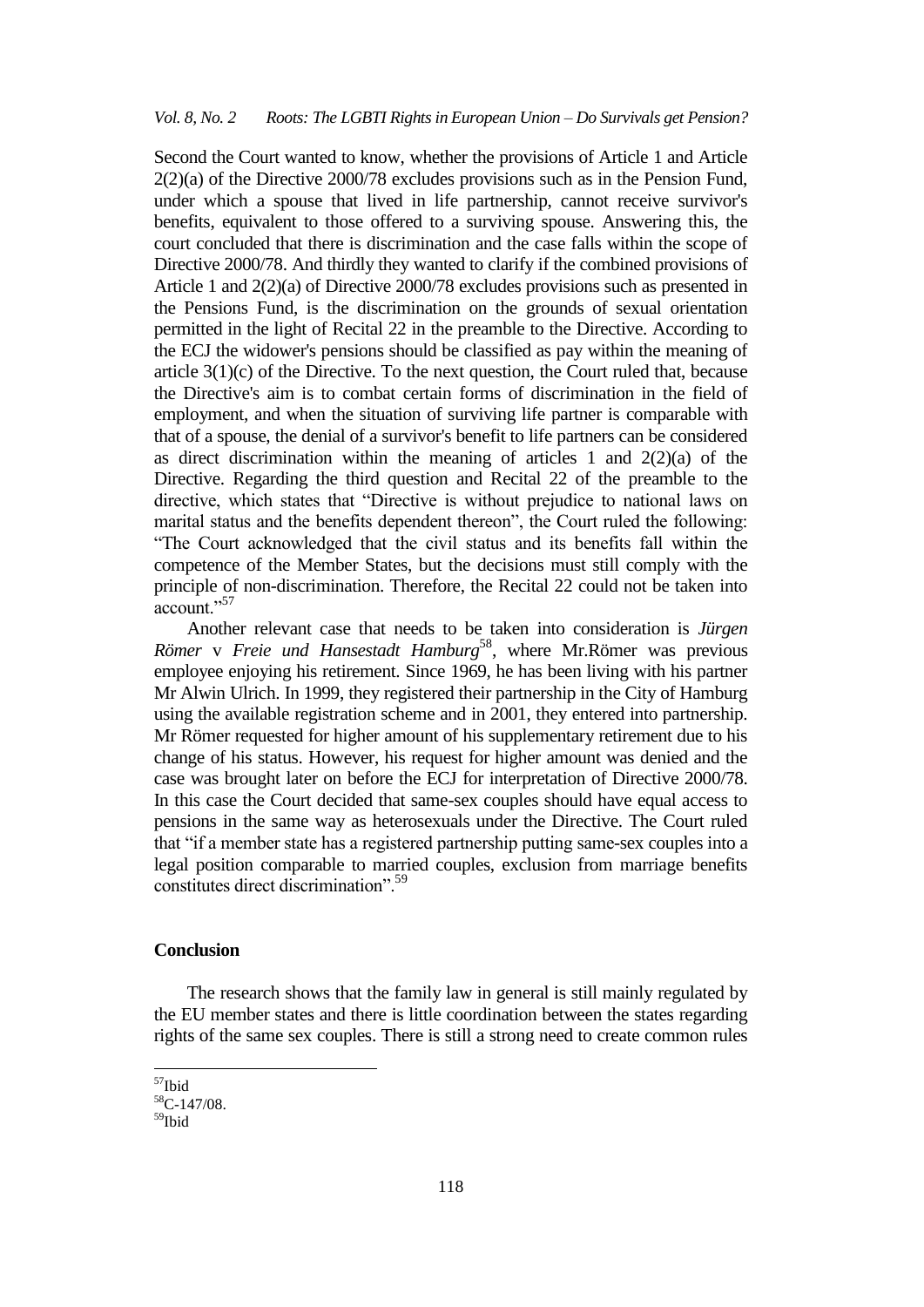#### *Athens Journal of Law April 2022*

based on the values of European Union to protect the same sex couples. Court of Justice of European Union has taken a clear stand for the protection of the same sex couples and their right to live together in another EU member state. This nevertheless does not change the fact that there are still many EU states that do not accept same sex partnerships or these partnerships are not equal to marriage. It leads to an unequal treatment in cases of inheritance or in custody of child care and also the survivor's pension.

Last decade countries of European Union have steadily recognised some forms of same-sex unions. But there are still some European states that do not recognise the marriage nor the registered partnerships. However, the number has increased starting from 2005. Now in most countries the same sex marriage or registered partnership is allowed. It is an important development as the number of same-sex relationships is also increasing.

The Lisbon Treaty and the Charter of Fundamental Rights and the European Convention of Human Rights are the main instruments that set the requirements for the protection of humans, promotion of equality and stabilising the principle of non-discrimination on all areas of life for all citizens of European Union.

Despite this there are still problematic issues due to the inconsistent application of the EU legislation and lack of coordination. These inconsistencies can especially be witnessed in the field of employment, where persons do not receive the equal payment from the pension funds, even in cases where the state has recognised some forms of same-sex unions. Furthermore, the protection cannot be extended to those couples that live in a state where same-sex unions are not recognised. This leads to the violation of equal treatment. *Tadao Maruko* v *Versorgungsanstalt der*  deutschen Bühnen<sup>60</sup> and *Römer* v FHH<sup>61</sup> cases have clarified some situations in the case of the direct discrimination on the grounds of the sexual orientation. However, this analysis has also shown that within the EU the inequality still exists. The fact that same-sex couples are not entitled equally to the survivor"s pensions is more about the discrimination rather than the preservation of family life.

#### **References**

- Ashiagbor, D., Countouris, N. & I. Lianos (eds.) (2012). *The European Union after the Treaty of Lisbon.* Cambridge University Press, 137-138.
- Bonde, J-P. (ed.) (2009). *The Lisbon treaty - The readable version,* 3rd ed. Foundation for EU Democracy. Denmark: Notat Grafisk. www.euabc.com
- Ciobanu, C. (25 February 2020). "A Third of Poland Declared 'LGBT-Free Zone'". Balkan Insight. https://balkaninsight.com/2020/02/25/a-third-of-poland-declared-lgbt-free-zo ne
- Estonian Human Rights Centre, Attitudes towards LGBT topics in Estonia (2021 Survey). https://humanrights.ee/en/topics-main/equal-treatment/attitudes-towards-lgbt-topicsestonia/ 10.01.2022
- FRA. (2009). *Homofoobia ja diskrimineerimine seksuaalse sättumuse ja soolise identiteedi alusel Euroopa Liidu liikmesriikides*. II osa: sotsiaalne olukord.

 $\overline{\phantom{a}}$ 

 ${}^{60}$ C-267/06.

 ${}^{61}$ C-147/08.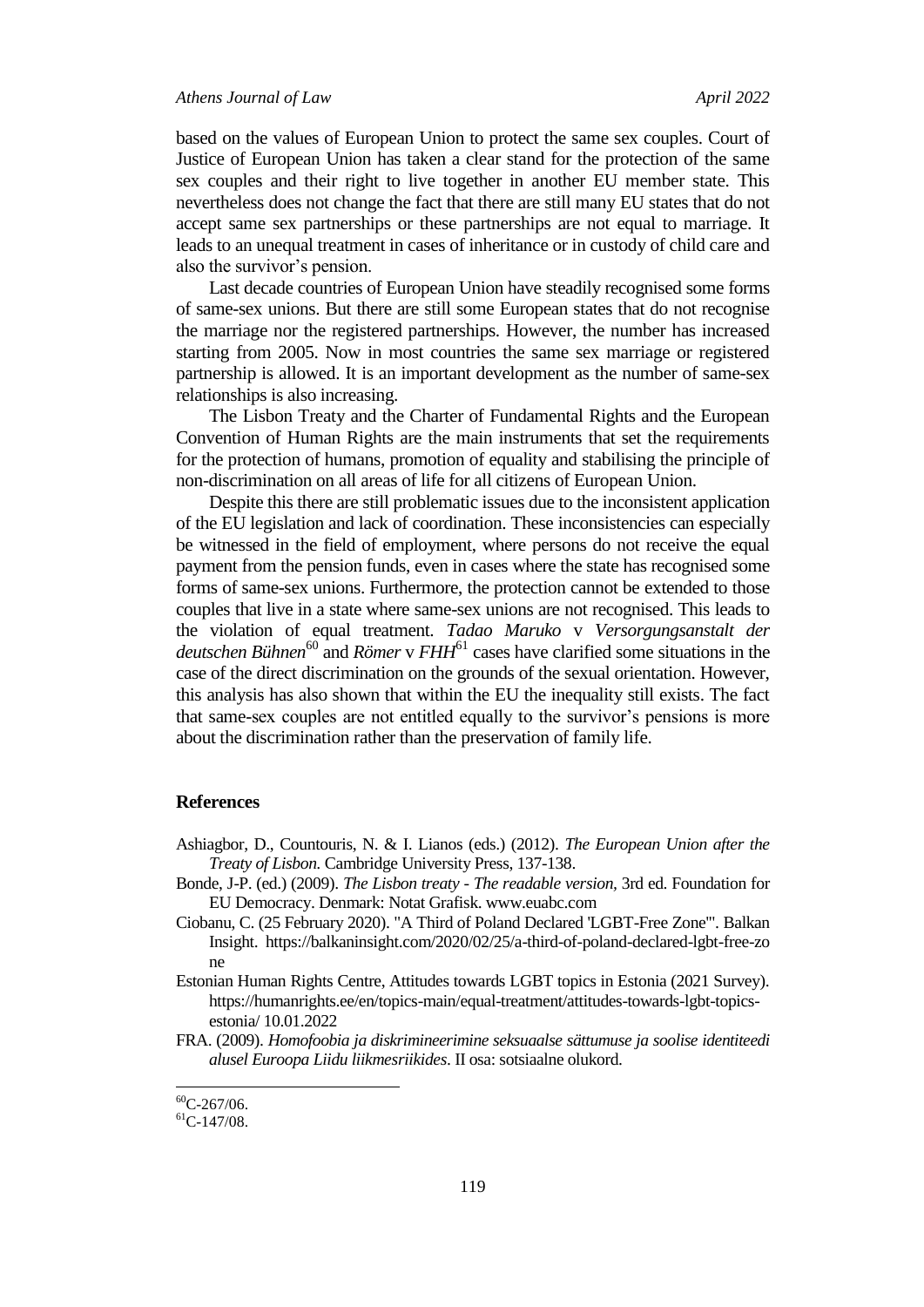- ILGA-Europe. (2014). *Annual Review of the Human Rights Situation of Lesbian, Gay, Bisexual, Trans and Intersex People in Europe*. Brussels, Belgium.
- Joamets, K. & L. Roots (2015). "Marriage of an Adolescent in the Context of Migration" in European studies – The Review of European Law, Economics and Politics, 2: 117−130.
- Johnson, P. (2015). *Marriage, Heteronormativity, and the European Court of Human Rights: A Reappraisal. International Journal of Law, Policy and the Family*. Oxford University Press.
- Kastelik-Smaza, A. (2018). "The application of the Charter of Fundamental Rights of the EU in Poland" in *Acta Universitatis Carolinae-Iuridica* 64(4):101-112.
- Kollman, K. (2009). "European Institutions, Transnational Networks and National Samesex Unions Policy: When Soft Law Hits Harder" in *Contemporary Politics* 15(1):37- 53. DOI: [10.1080/13569770802674204](https://doi.org/10.1080/13569770802674204)
- LaSala, M.C. (2011). ""It Would Have Been Impossible Before:" Reflections on Current Gay Life in Estonia" in *Journal of Homosexuality*, 58(3):427-439. DOI[:10.1080/009](http://dx.doi.org/10.1080/00918369.2011.546737) [18369.2011.546737](http://dx.doi.org/10.1080/00918369.2011.546737)
- Lee, M.Y. (2010). *Equality, Dignity and Same-sex Marriages: A Rights Disagreement in Democratic Societies*. Martinus Nijhoff Publishers, 17-18.
- Hodson, L. (2004). "Family Values: The Recognition of Same-Sex Relatioships in International Law" *in Netherlands Quarterly of Human Rights* 22(1):33-57.
- Meenan, H. (ed.) (2007). *Equality Law in an Enlarged European Union: Understanding the Article 13 Directives*. Cambridge: Cambridge University Press.
- Noack, R. (2019). Polish cities and provinces declare 'LGBT-free zones' as government ramps up "hate speech" in *Independen*t (22 July). https://www.independent.co.uk/ne ws/world/europe/poland-lgbt-free-zones-homophobia-hate-speech-law-justice-partya9013551.html
- Peers, S., Hervey, T., Kenner, J. & A. Ward (2014). *The EU Charter of Fundamental Rights: A commentary*. Oxford: Hart Publishing.
- Pelz, M.E. (2014). Europeanization, Party Systems, and LGBT Rights: The Cases of Estonia, Latvia, Montenegro, and Serbia. University of Toronto, Department of Political Science (Graduation paper).
- Piris, J-C., Merkel, A. (2017). *The Lisbon Treaty: A Legal and Political Analysis*. Cambridge: Cambridge University Press.
- Reid, G. (2021). "Poland Breaches EU Obligations Over LGBT, Women"s Rights" in *Gazeta Wyborcza* (24 February). https://www.hrw.org/news/2021/02/24/poland-brea ches-eu-obligations-over-lgbt-womens-rights#
- Roots, L. (2009). "The Impact of the Lisbon Treaty on the Development of EU Immigration Legislation" in *Croatian Yearbook of European Law and Policy* 5(1): 261-281.
- Roots, L. & K. Joamets (2018). "Cultural Aspects and Human Rights of Minors in the Process of Marriage in the European Union" in *Studii Europene* 11:11−34.
- Slootmaeckers, K., Touguet, H., Vermeersch, P. (eds.) (2016). *The EU Enlargement and Gay Politics: The Impact of Eastern Enlargement on Rights, Activism and Prejudice*. London: Palgrave Macmillan.
- Takács, J., Dombos, T., Mészáros, G. & P.T. Tóth (2012). "Don"t Ask, Don"t Tell, Don"t Bother: Homophobia and the Heteronorm in Hungary' in L. Trappolin, A. Gasparini & R. Winterute (eds.) *Confronting Homophobia in Europe. Social and Legal Perspectives*, at pp. 79-105. London: Hart Publishing.
- Takács, J. & Szalma, I. (2014). Gays in the Neighborhood?. European Attitudes about Homosexuality a Quarter Century after the Fall of the Soviet Union – Council for European studies (08 May).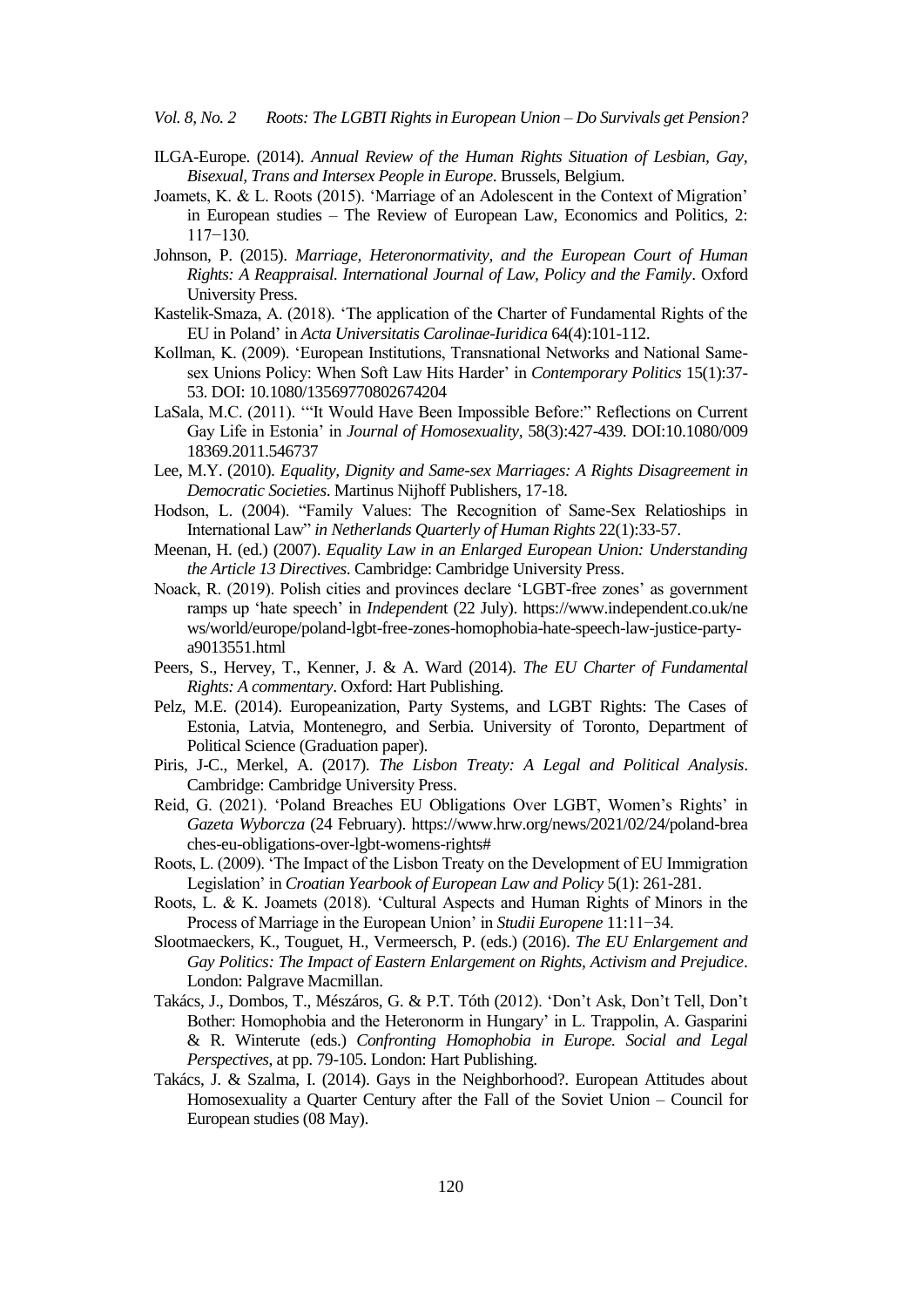Turu-uuringute AS. (2012). LGBT teemaline avaliku arvamuse uuring.

Weatherill, S. (2016). *Law and Values in the European Union*. New York: Oxford University Press.

## **Court cases Court of Justice of the European Union (ECJ)**

C-267/06 (2008). *Tadao Maruko* v *Versorgungsanstalt der deutschen Bühnen*, C-147/08 (2011). *Jürgen Römer* v *Freie und Hansestadt Hamburg* C-673/16 ( 2018). *Relu Adrian Coman and others* v *Inspectoratul General pentru Imigrări and others*

## **European Court of Human Rights (ECtHR)**

*Marckx* v *Belgium* (app. 6833/74) (13.06.1979) *Oliari and oth.* v *Italy* (app. 18766/11 and 36030/11) (21.10.2015) *Orlandi and oth.* v *Italy* (app. 26431/12; 26742/12; 44057/12; 60088/12)(14.12.2017) *Pajić* v *Croatia* (app. 68453/13) (23.02.2016) *Senchishak* v *Finland* (app. 5049/93) (18.11.2014) *Shalk and Kopf* v *Austria* (app. 30131/04)(24.06.2010) *Slivenko* v *Latvia* (app. 48321/99) (9.10.2003) *Taddeuci and McCall* v *Italy* (app. 51362/09) (30.6.2016) *Vallianatos and oth*. v *Greece* (app. 29381/09 and 32684/09) (07.11.2013) *X, Y and Z* v *The United Kingdom* (app. 21830/93)(22.4.1997)

### **Legal Instruments**

- Act on retirement pension schemes for workers and their families (Text No. 267). Dziennik Ustaw, 1982, Texte 267, ISN:POL-1982-L-10639
- Charter of Fundamental Rights of the European Union. Official Journal C364/1. 18.12. 2000
- CNDC Consiliul Naţional pentru Combaterea Discriminării (C-81/12)
- Consolidated version of the Treaty on European Union. Official Journal C115/15. 09.05. 2008
- Consolidated version of the Treaty on the Functioning of the European Union. Official Journal C115/15. 09.05.2008.
- Declaration on the Elimination of All Forms of Intolerance and of Discrimination Based on Religion or Belief (1981)
- Directive 2004/38/EC

Konstytucja Rzeczypospolitej Polskiej of 2 April 1997

- Pensioniseadus, RT I 2009, 60, 395, https://www.riigiteataja.ee/en/eli/505012021009/ consolide, 10.01.2022
- The Constitution of Estonia
- The Constitution of the Republic of Poland
- The Employment Equality Framework Directive Council Directive 2000/78/EC of 27 November 2000 - OJ L 303, 2.12.2000, 16–22
- The Family and Guardianship Code 1964, Poland
- The Penal Code Act of 6 June 1997
- The Survivors' Pensions Act (No. 38 of 1969), Poland